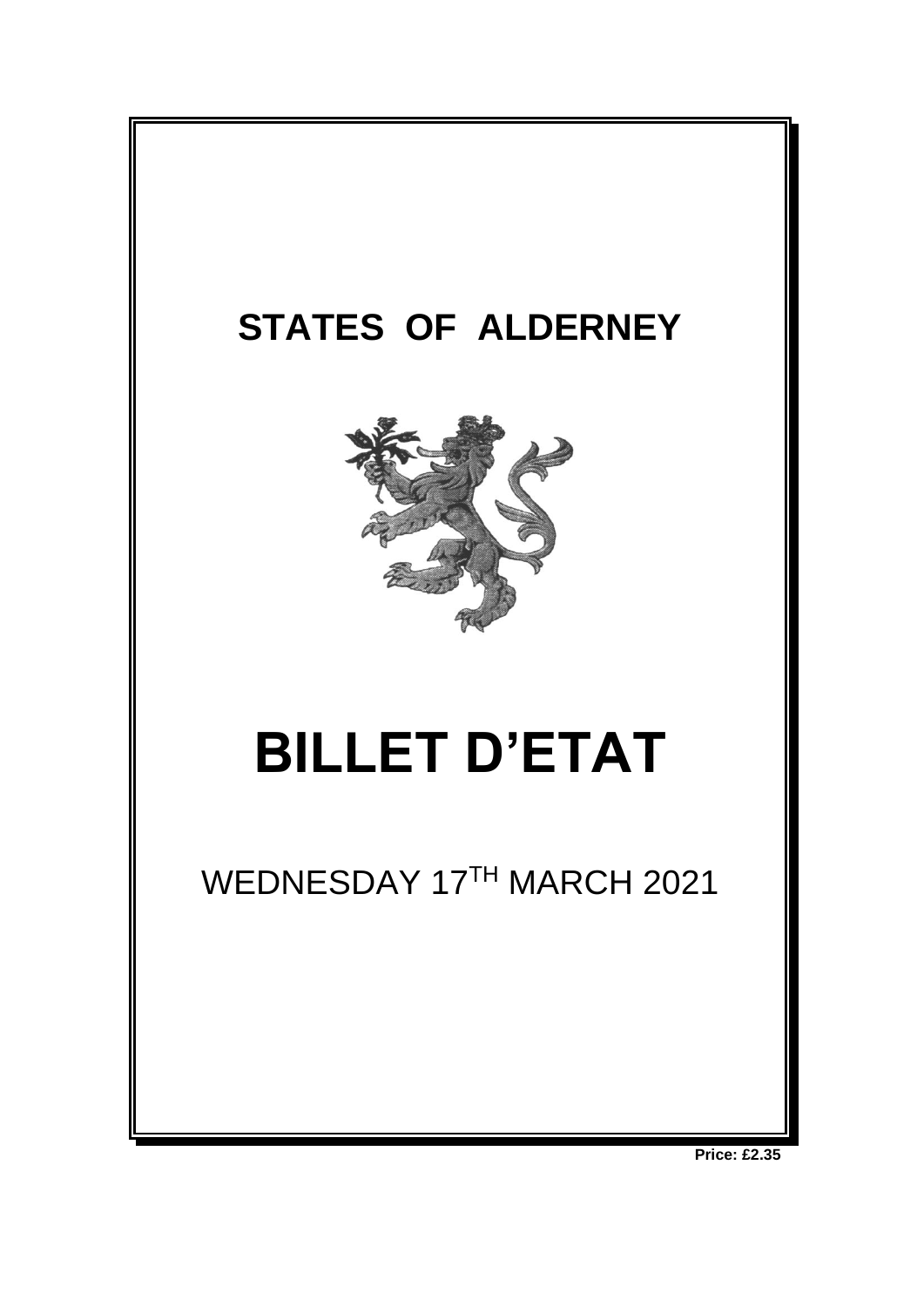# **BILLET D'ETAT**

# **FOR WEDNESDAY 17 TH MARCH 2021**

#### **Members of the States:**

**I have the honour to inform you that the Meeting of the States will be held at 2.30 pm on Wednesday 17th March 2021. This will be preceded by the People's Meeting, which will be held on Wednesday 10th March 2021 at 7.00 pm in the Island Hall.** 

> **William Tate President**

## **Item l Chief Pleas**

**Persons whose names are included on the Register of Voters and who have given due notice will address the States on matters of public interest.**

### **Item II Appointment of Chief Executive**

#### **The following letter was received from Mr Bill Abel, Chairman of the Policy and Finance Committee:-**

"In accordance with Section 52 of the Government of Alderney Law, 2004, as amended, the States shall with the approval of the Lieutenant Governor, appoint a person to act generally as the Chief Executive of the States (of Alderney) to carry out under the general direction of the States the functions assigned to the Chief Executive by law and by Standing Order or resolution of the States.

The previous Chief Executive stepped down from position mid November 2020, and Mr Adrian Lewis who was appointed as Interim Chief Executive to support the States, headed the recruitment process for a successor. An advertisement was issued through the States of Guernsey recruitment portal, with a closing date for applications in early December. At the time the aim was to hold interviews a few days prior to Christmas but as a result of further discussion and consideration it was agreed that this could be problematic due to the seasonal break and the fact that a number of elected members were stepping down and new members were commencing their role with the States in January 2021. It was therefore agreed to hold the process over until the New Year.

On 19th January 2021 a meeting of Policy and Finance Committee, in its capacity as the States Employment Board (SEB), met to discuss the recruitment process. At that meeting it was agreed:-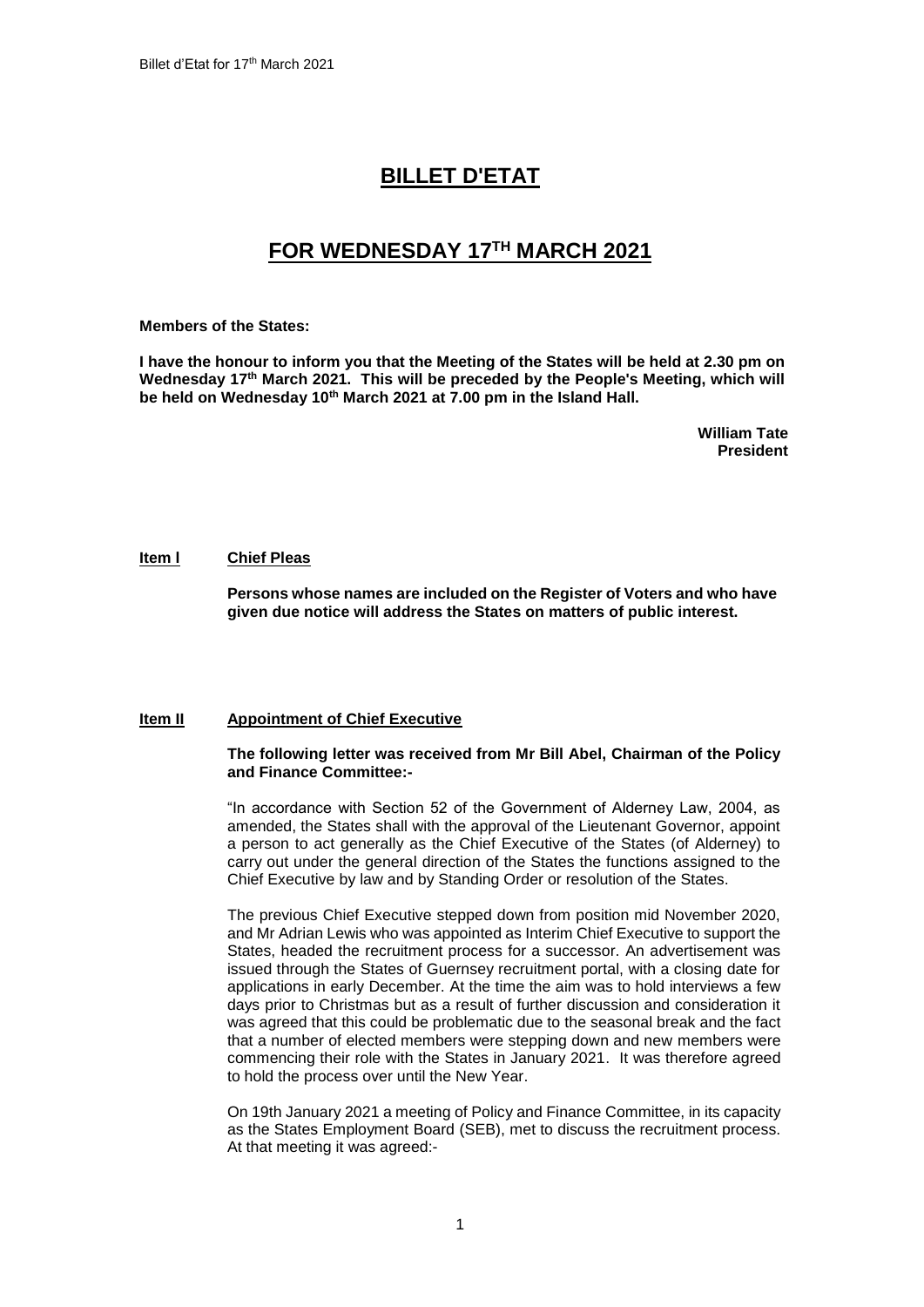- 1. to create a Chief Executive Appointment Board (CEAB) and to give it full delegated authority to make the appointment, subject to the necessary statutory approvals, and
- 2. to appoint Ian Carter, Bill Abel, Alex Snowdon and Annie Burgess as members of the CEAB, with Ian Carter as the chair; and
- 3. that the President of the States be invited to be a member of the CEAB; and
- 4. that the President have equal voting rights on the CEAB to the other members: and
- 5. that the CEAB be supported in its deliberations by Mr Lewis and the HR director from Guernsey: and
- 6. that the interviews be held over two days, the first being the equivalent of a meet and greet between candidates and those members of the States who were not part of the CEAB, and the second being the formal interviews with the CEAB.

The interviews were held on 8<sup>th</sup> and 9<sup>th</sup> February, 2021.

The CEAB was satisfied that all four candidates were suitably qualified for the role and noted that each had their own particular skills, strengths and talents. After extensive deliberation by the CEAB the consensus was reached to appoint Kathryn Jones as the next Chief Executive.

This decision was shared with Policy and Finance Committee in its capacity as the States Employment Board, on 10<sup>th</sup> February 2021, on the understanding that the matter be kept confidential pending the President securing the necessary approval of the appointment from H E Lieutenant Governor.

On 18th February, His Excellency formally confirmed his approval of the appointment.

I would be grateful if you would place this matter before the States of Alderney with an appropriate proposition.

Bill Abel, Chairman"

**The States of Alderney is asked to confirm the appointment of Kathryn Jones as Chief Executive of the States of Alderney.**

Proposed by Mr Bill Abel Seconded by Mr Ian Carter.

## **Item III Appointment of States Treasurer**

## **The following letter was received from Mr Bill Abel, Chairman of the Policy and Finance Committee:-**

"In accordance with Section 54 of the Government of Alderney Law (2004) the States shall, with the approval of the Lieutenant Governor, appoint a person to act generally as Treasurer of the States of Alderney.

Upon the retirement of the Treasurer at the end of 2018, Mrs Elizabeth (Liz) Maurice was appointed Acting Head of Finance whilst consideration was given to as to whether further staffing restructuring should take place in the Treasury department. In conjunction with the senior officers of the States of Guernsey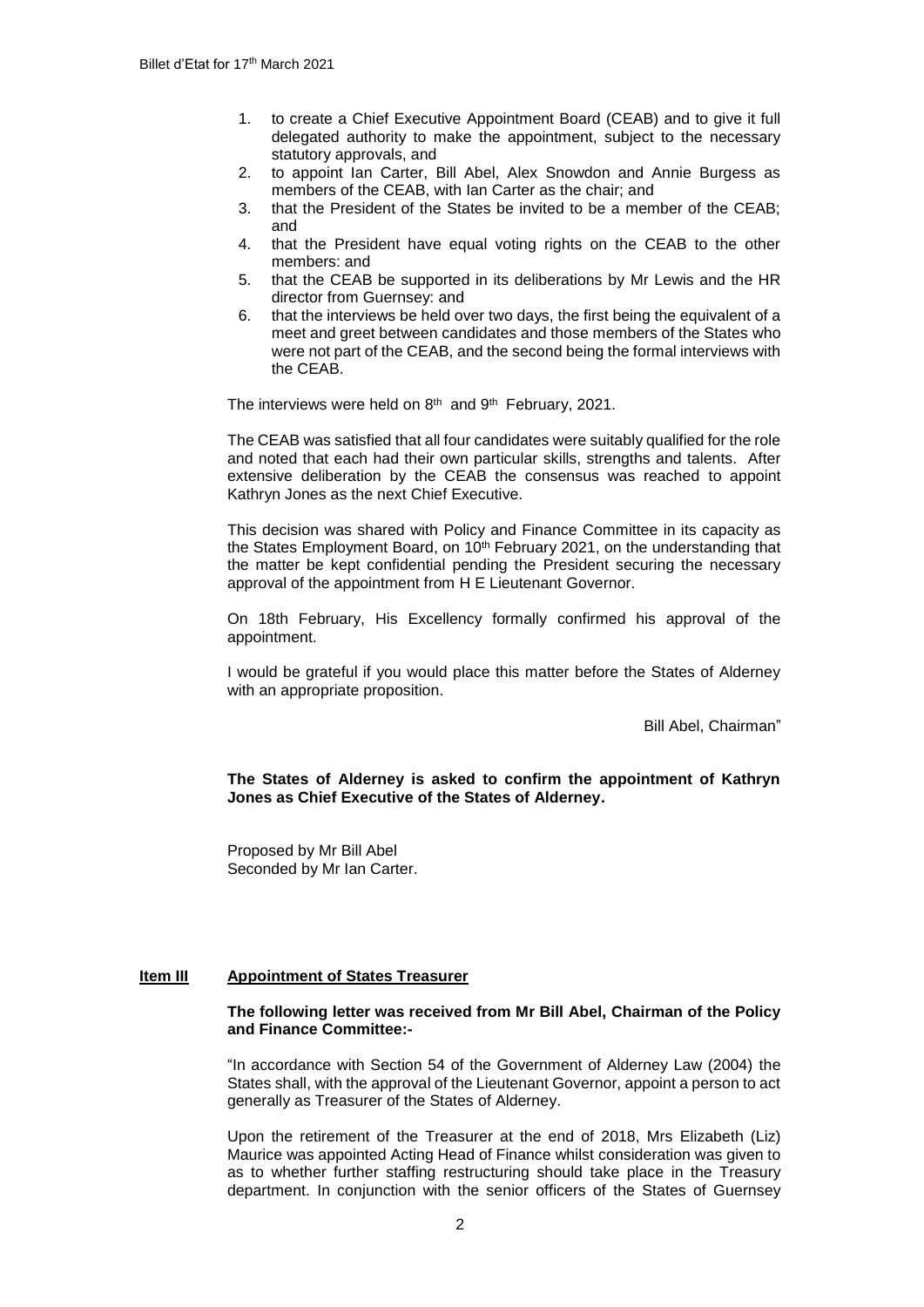Treasury it has been concluded that the position is not going to be changed and Mrs Maurice should be confirmed in post as Head of Finance/Treasurer of the States of Alderney.

Mrs Maurice will hold the title Head of Finance/Treasurer of the States of Alderney as this reflects the dual nature of the role. On the one hand it is the principal civil service representative of the States of Guernsey providing the on-Island financial face of services such as Social Security, Revenue Services, Vehicle Registration and Driver Licensing. It is also the Treasurer for the States of Alderney to manage the accounts, budgets, fees and charges and serve as trustee on various bodies including the States of Alderney Pension Scheme.

The Policy and Finance Committee, which is also the States' Employment Board, approved the appointment of Elizabeth (Liz) Maurice as Head of Finance/Treasurer of the States of Alderney at a meeting held on the  $18<sup>th</sup>$ November 2020 subject to the approval of H.E. Lieutenant Governor. His Excellency granted his approval of the appointment on the 26<sup>th</sup> November 2020.

I would be grateful if you would place this matter before the States of Alderney with an appropriate proposition.

Bill Abel, Chairman"

## **The States of Alderney is asked to confirm the appointment of Elizabeth Maurice as Treasurer to the States of Alderney.**

Proposed by Mr Bill Abel Seconded by Mr Christian Harris

# **Item IV Emergency Powers (Coronavirus) (General Provision) (Bailiwick of Guernsey) (No.2) Regulations, 2021**

#### **The following letter was received from Mr Bill Abel, Chairman of the Policy and Finance Committee:-**

"These Regulations are emergency regulations made by the Civil Contingencies Authority under Part 3 of the Civil Contingencies (Bailiwick of Guernsey) Law, 2012 ('the Law"). They are made on the occurrence of an emergency, within the meaning of the Law, in the Bailiwick arising from the urgent need to prevent, control or mitigate the spread of the virus Severe Acute Respiratory Syndrome Coronavirus 2 and the disease caused thereby, COVID-19 (referred to together in these regulations as coronavirus). They are prefaced with a statement by the Civil Contingencies Authority, as required by section 12(2) of the Law. COVID-19 was made a notifiable disease for the purposes of the Public Health Ordinance, 1936 on 10th February 2020.

These Regulations revoke and re-enact (with minor modifications) regulations previously made by the Civil Contingencies Authority in respect of the coronavirus pandemic.

These Regulations came into force on the 5th February, 2021 and shall have temporary effect only in accordance with the provisions of section 16 (duration and scrutiny of emergency regulations) of the Law.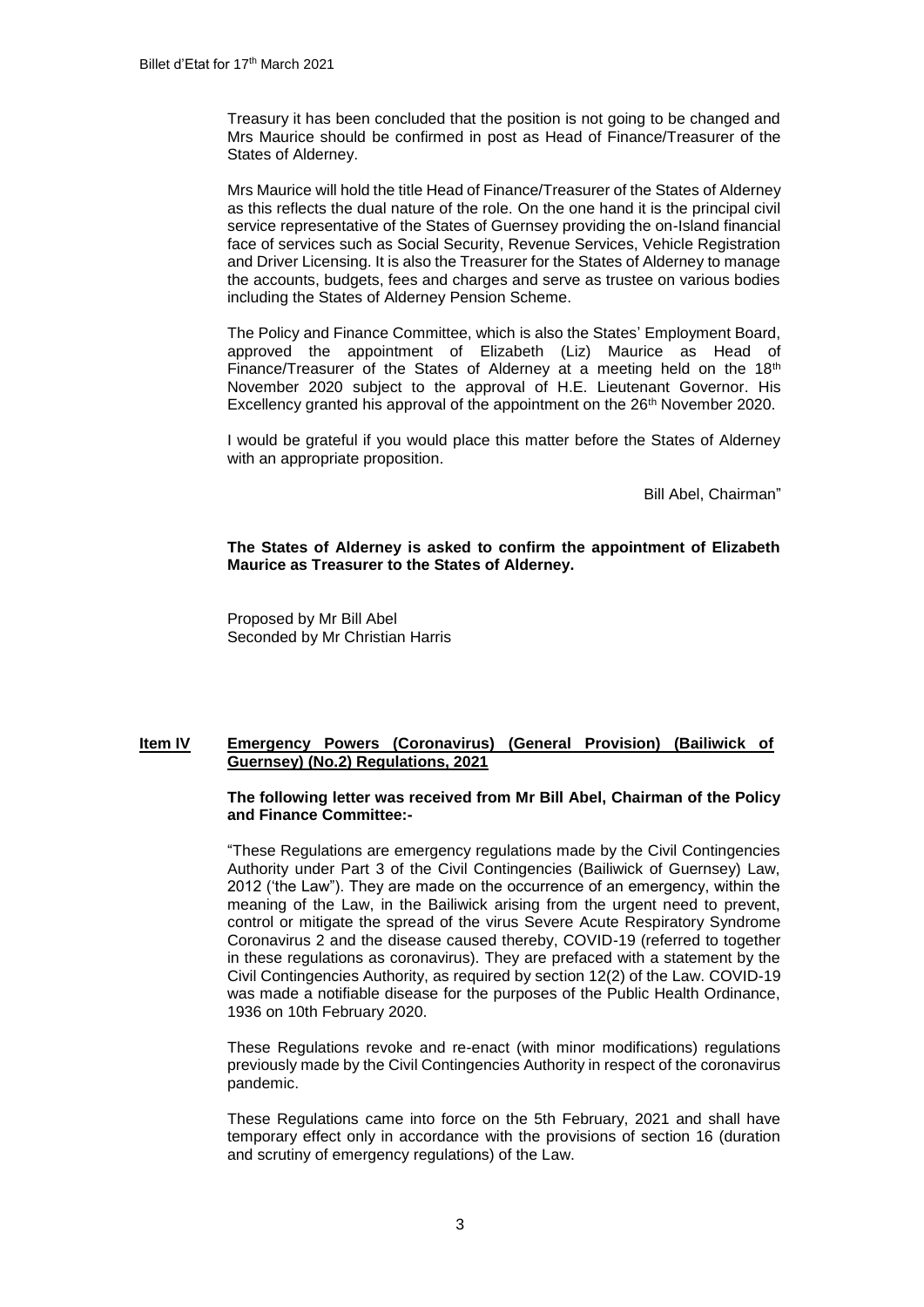#### *Part I - screening, assessment and powers to detain etc*.

This Part places a requirement to self-isolate on persons arriving in the Bailiwick, enables the Medical Officer of Health to place restrictions and requirements on other persons who are or who may be infected with coronavirus, and makes provision in respect of related matters, including powers for the Medical Officer of Health to impose screening requirements, to detain people and to require people to self-isolate. The provisions also create criminal offences and confer powers of enforcement on police officers, and provide for applications to vary or revoke requirements or restrictions imposed under this part to be made to the Royal Court.

This Part also prohibits non-essential travel into the Bailiwick. Further provision in respect of essential travel, and the granting of Essential Travel Permits, is set out in Schedule 1. The effect of this prohibition is that it is unlawful for a person to travel into the Bailiwick from outside unless he or she has been granted either an Essential Travel Permit or a Critical Worker Exemption. A person who has been granted an Essential Travel Permit will have to self-isolate on arrival in accordance with regulations 5 and 6, and a person who has been granted a Critical Worker Exemption will have to self-isolate in accordance with, and otherwise comply with, the provisions of Schedule 2.

Finally, this Part also provides that a person of 12 years or over who chooses not to take both a day of arrival test for COVID-19 and a test on day 13 after arrival will have to self-isolate for 21 days; otherwise, a person who does undergo those tests is required to self-isolate until receipt of a negative result for the day 13 test. A child under 12 has to self-isolate for 14 days after arrival.

### *Part II - control of premises, gatherings etc., and movement of persons*

This Part enables the Civil Contingencies Authority to impose restrictions in relation to licensed (and other non-residential) premises, and empower the Committee to impose restrictions in relation to events, gatherings and meetings, and the movement of people outside their homes. The regulations in this Part also create criminal offences, and confer powers of enforcement on police officers. The Authority must consult the Medical Officer of Health before exercising the powers under the regulations, and in addition must consult Her Majesty's Procureur when issuing a direction imposing restrictions in relation to the movement of persons outside their homes; and when exercising powers in relation to premises in Alderney and Sark, the relevant Committees on those islands must also be consulted.

### *Parts III and IV - registration of deaths and still-births, and cremations in Guernsey*

These Parts temporarily modify procedures in relation to registration of deaths and still births in Guernsey and Sark and in Alderney (Part III) and in relation to cremations in Guernsey (Part IV). These amendments are to remove requirements for things to be done in person and to simplify procedures relating to registration of deaths and still-births and cremations during the current emergency situation.

The modifications in relation to registration of deaths and still-births are to remove requirements to make declarations of death in person, for a doctor signing a medical certificate of death to certify that he or she had attended the deceased during his or her last illness and to disapply requirements limiting the time a body is kept provided it is in the custody of the States of Guernsey (where the body is in Guernsey), the States of Alderney (where the body is in Alderney) or the relevant funeral director.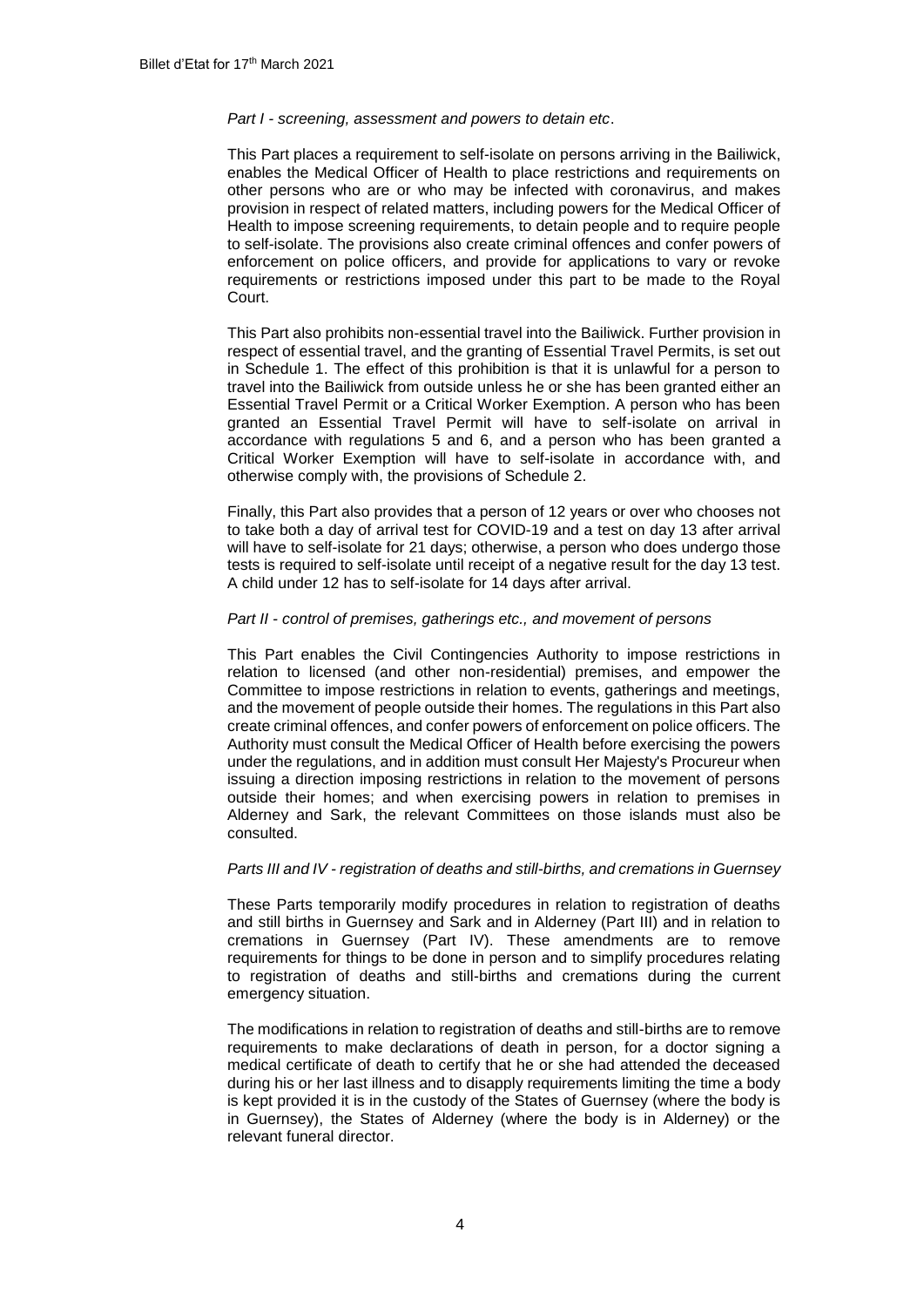The modifications in relation to cremations are to remove the requirements for an application for cremation to be verified by being countersigned or by the applicant giving a declaration made on oath and for a confirmatory medical certificate to be given (Form C in the Cremation Ordinance, 1972).

### *Part V - the States of Deliberation and the Chief Pleas of Sark*

The regulations relating to the States of Deliberation provide that the Reform (Guernsey) Law, 1948 shall apply as if modified by the insertion of a new Article enabling the States of Deliberation to meet remotely. It also empowers the States' Assembly & Constitution Committee to make Rules of Procedure governing remote meetings of the States held pursuant to the inserted Article. The regulations relating to the Chief Pleas of Sark temporarily modify the application of the Sark (Reform) Law, 2008 to allow Committees of the Chief Pleas to meet remotely.

## *Part VI - schools*

Part VI empowers the Medical Officer of Health to exercise her powers to require schools to take measures to prevent the spread of infection in Sark, and provide, for the avoidance of doubt, that such measures may include the immediate closure of any school.

### *Part VII – miscellaneous and final*

Schedule 3 to these Regulations, which is given effect by regulation 30, sets out the modifications to be made to mental health legislation having effect in the Bailiwick. Paragraph 4 modifies the Mental Health (Bailiwick of Guernsey) Law, 2010 to permit an approved medical practitioner (rather than only a second opinion approved doctor) to provide a certificate for the purposes of section 56 where the practitioner is of the opinion that is not reasonably practicable or would involve unreasonable delay to comply with the unmodified requirement of that section. Paragraphs 5 to 6 modify the Mental Health Review Tribunal Procedure Rules, 2012 to provide that the Mental Health Review Tribunal may properly be constituted according to specified criteria.

Regulation 31 provides for the deemed variance of Long Term Employment Permits, Medium Term Employment Permits and Short Term Employment Permits, to allow the holder to be resident without being employed and to be employed by a different employer from that specified in the Permit; and for the modification of the Population Management (Guernsey) Law, 2016 and other legislation to the extent necessary to give effect to this. It also amends the Population Management (Guernsey) Law, 2016 to impose a duty on the Administrator of Population Management to consult a determining officer appointed under Schedule 1 before granting an Employment Permit.

Regulation 32 makes provision in relation to Senior Decision Makers ("SDMs") appointed by the Guernsey Financial Services Commission, including providing for SDMs to hold oral hearings remotely. Regulation 33 enables the Court of Appeal to conduct its proceedings remotely.

Regulation 34 permits the holder of a Category C or C1 driving licence which is restricted to automatic transmission to drive a vehicle with manual transmission which is approved for use as an ambulance under the Driving Licences (Amendment) Regulations, 2020 where (a) that licence holder also holds a category B licence which is not restricted to automatic transmission and (b) the Committee for the Environment and Infrastructure approves that licence holder to do so.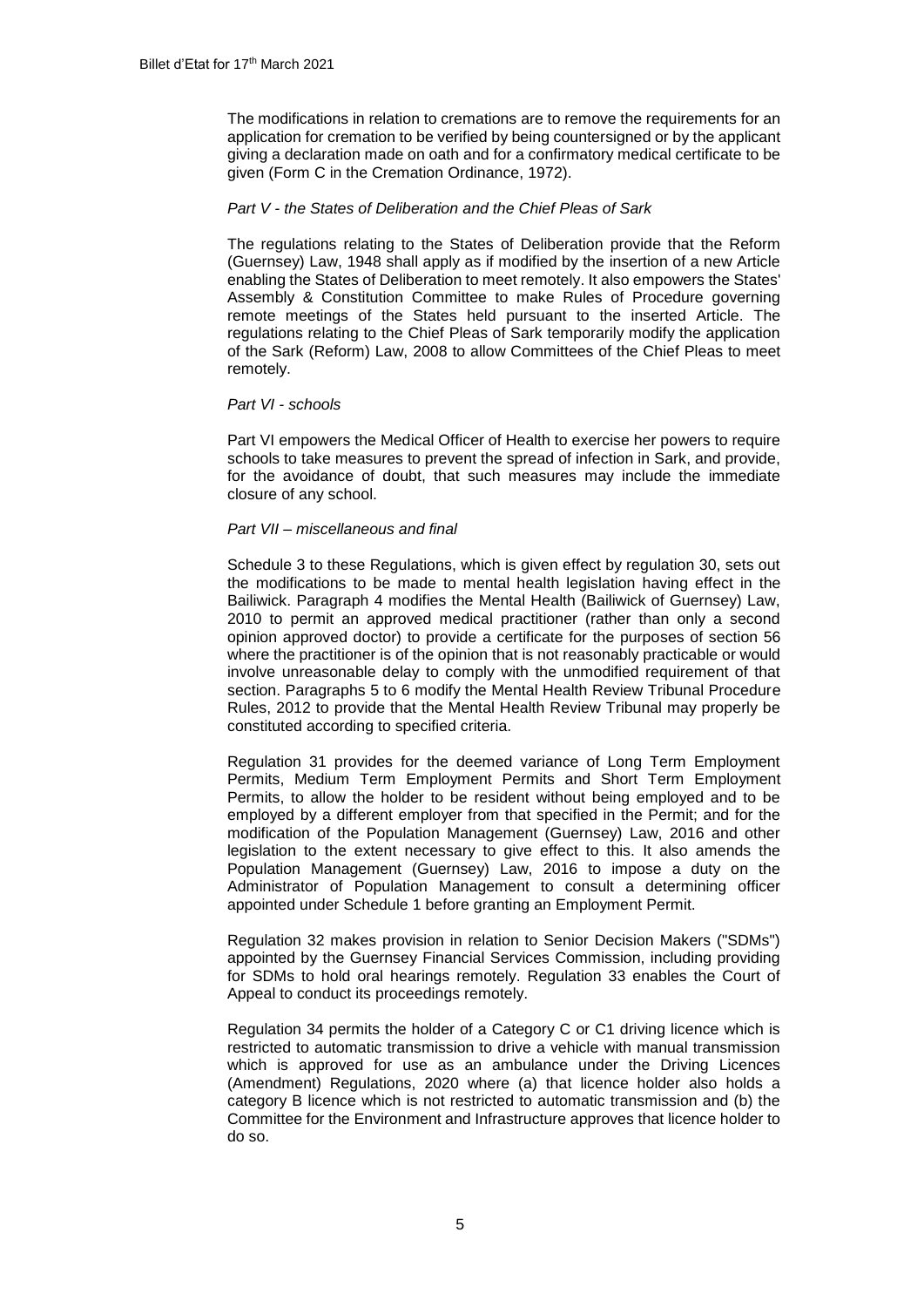I would be grateful if "The Emergency Powers (Coronavirus) (General Provision) (Bailiwick of Guernsey) (No.2) Regulations, 2021" are placed before the next meeting of the States of Alderney with an appropriate proposition.

Bill Abel, Chairman"

**The States of Alderney is asked not to annul "The Emergency Powers (Coronavirus) (General Provision) (Bailiwick of Guernsey) (No.2) Regulations, 2021"**

Proposed by Mr Bill Abel Seconded by Mr Alex Snowdon

## **Item V Emergency Powers (Coronavirus) (General Provision) (Bailiwick of Guernsey) (No.2) (Amendment) Regulations, 2021**

### **The following letter was received from Mr Bill Abel, Chairman of the Policy and Finance Committee:-**

"These Regulations are emergency regulations made by the Civil Contingencies Authority under Part 3 of the Civil Contingencies (Bailiwick of Guernsey) Law, 2012 ('the Law"). They are made on the occurrence of an emergency, within the meaning of the Law, in the Bailiwick arising from the urgent need to prevent, control or mitigate the spread of the virus Severe Acute Respiratory Syndrome Coronavirus 2 and the disease caused thereby, COVID-19 (referred to together in these regulations as coronavirus). They are prefaced with a statement by the Civil Contingencies Authority, as required by section 12(2) of the Law. COVID-19 was made a notifiable disease for the purposes of the Public Health Ordinance, 1936 on 10th February 2020.

These Regulations revoke and re-enact (with minor modifications) regulations previously made by the Civil Contingencies Authority in respect of the coronavirus pandemic.

These Regulations are made in response to evidence of community transmission of Severe Acute Respiratory Syndrome Coronavirus 2 within the Bailiwick. They amend the Emergency Powers (Coronavirus) (General Provision) (Bailiwick of Guernsey) (No. 2) Regulations, 2021 ("the 2021 Regulations").

The primary purpose of the amendments made is to insert provision to enable the making of a direction or requirement relating to the wearing of face coverings by persons using any public transport service. The amendments augment the existing power under the 2021 Regulations to enable the making of a direction or requirement relating to the wearing of face coverings by persons entering or remaining on premises.

The Regulations also insert a new regulation 22A into the 2021 Regulations. The new regulation temporarily modifies the Offences (Fixed Penalties) (Guernsey) Law, 2009. The modification enables fixed penalty notices in the sum of £100 to be issued by police officers to persons who fail, without reasonable excuse, to comply with a direction or requirement of a police officer to wear a face covering, where the 2021 Regulations and any Direction made under those Regulations, require the wearing of a face covering.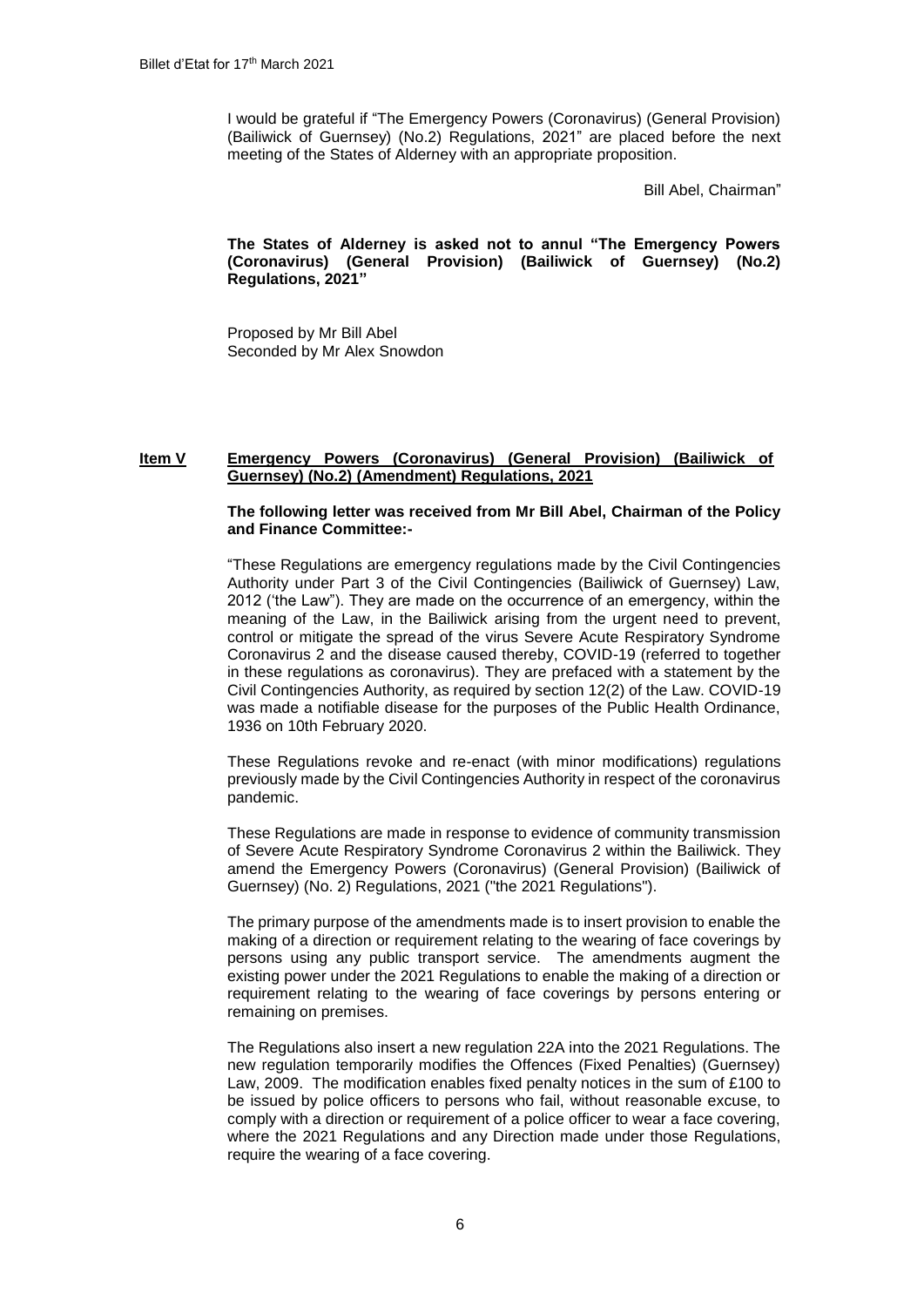These Regulations came into force on the 13th February, 2021, and shall have temporary effect only in accordance with the provisions of section 16 (duration and scrutiny of emergency regulations) of the Law.

I would be grateful if "The Emergency Powers (Coronavirus) (General Provision) (Bailiwick of Guernsey) (No.2) (Amendment) Regulations, 2021" are placed before the next meeting of the States of Alderney with an appropriate proposition.

Bill Abel, Chairman"

**The States of Alderney is asked not to annul "The Emergency Powers (Coronavirus) (General Provision) (Bailiwick of Guernsey) (No.2) (Amendment) Regulations, 2021"**

Proposed by Mr Bill Abel Seconded by Mr Alex Snowdon

# **Item VI Emergency Powers (Coronavirus) (Vaccine) (Limitation of Liability) (Bailiwick of Guernsey) (No.2) Regulations, 2021**

#### **The following letter was received from Mr Bill Abel, Chairman of the Policy and Finance Committee:-**

"These Regulations are emergency regulations made by the Civil Contingencies Authority under Part 3 of the Civil Contingencies (Bailiwick of Guernsey) Law, 2012 ('the Law"). They are made on the occurrence of an emergency, within the meaning of the Law, in the Bailiwick arising from the urgent need to prevent, control or mitigate the spread of the virus Severe Acute Respiratory Syndrome Coronavirus 2 and the disease caused thereby, COVID-19 (referred to together in these regulations as coronavirus). They are prefaced with a statement by the Civil Contingencies Authority, as required by section 12(2) of the Law. COVID-19 was made a notifiable disease for the purposes of the Public Health Ordinance, 1936 on 10th February 2020.

These Regulations apply where a vaccine against the coronavirus has been temporarily authorised under the UK's Human Medicines Regulations, 2012 and designated under regulations made under the Prescription Only Medicines (Human) (Bailiwick of Guernsey) Ordinance, 2009, and the vaccine is sold, supplied or administered in accordance with a Patient Group Direction or protocol approved or consented to by the States of Guernsey Committee for Health & Social Care. They only apply to a vaccine administered on or after the 15th December, 2020 (the date on which the Emergency Powers (Coronavirus) (Vaccine) (Limitation of Liability) (Bailiwick of Guernsey) Regulations, 2020 came into force) and before the vaccine receives either a UK marketing authorisation or a European Medicines Agency marketing authorisation for administration in the circumstances concerned.

Where these Regulations apply they will limit the aggregate amount of damages and costs that may be awarded by any court in respect of death or personal injury suffered by any one person receiving the vaccine administered in accordance with the Patient Group Direction or protocol.

These Regulations revoke (and replace) the Emergency Powers (Coronavirus) (Vaccine) (Limitation of Liability) (Bailiwick of Guernsey) Regulations, 2021.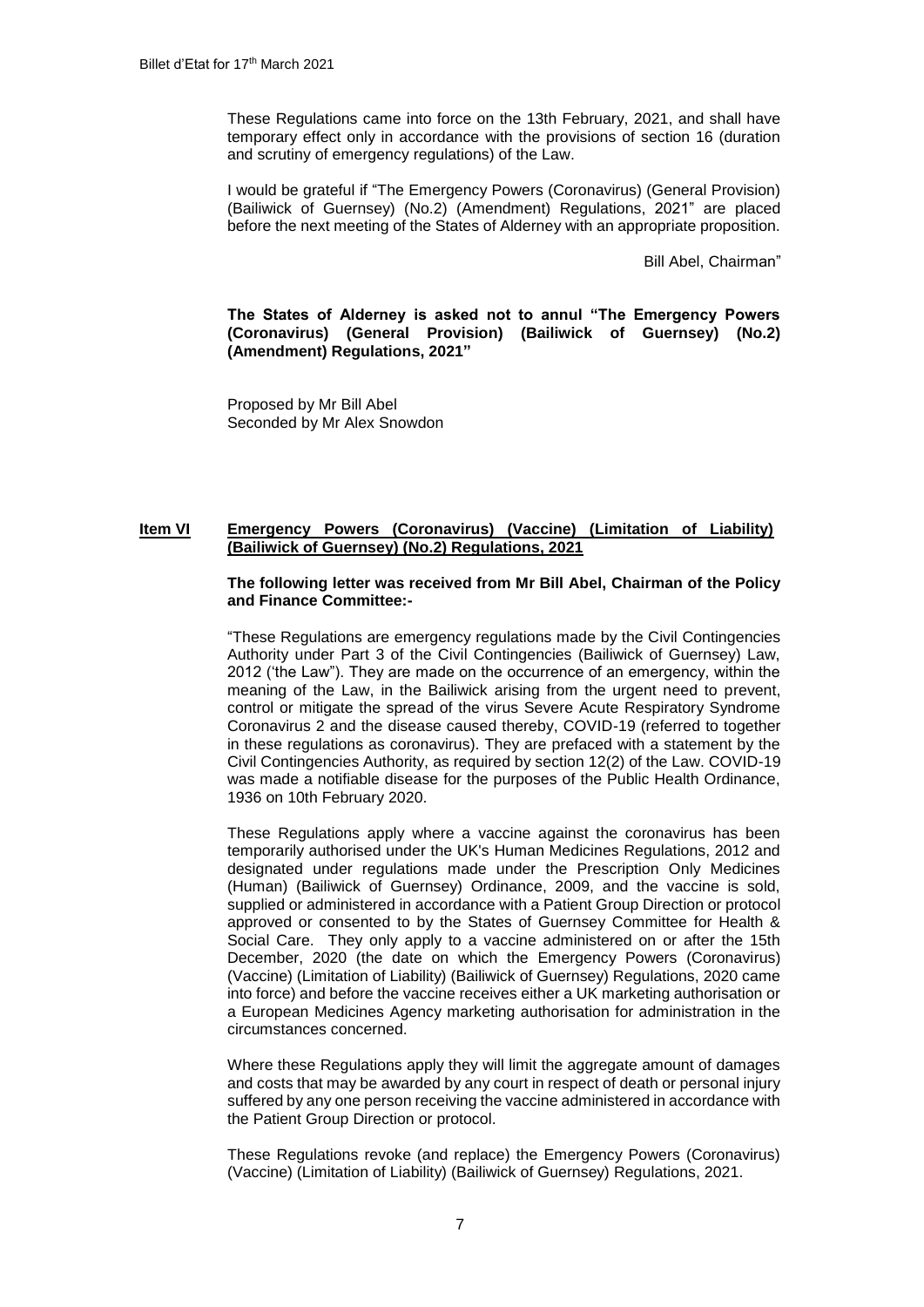These Regulations came into force on the 5th February, 2021 and shall have temporary effect only in accordance with the provisions of section 16 (duration and scrutiny of emergency regulations) of the Law.

I would be grateful if "The Emergency Powers (Coronavirus) (Vaccine) (Limitation of Liability) (Bailiwick of Guernsey) (No.2) Regulations, 2021" are placed before the next meeting of the States of Alderney with an appropriate proposition.

Bill Abel, Chairman"

**The States of Alderney is asked not to annul "The Emergency Powers (Coronavirus) (Vaccine) (Limitation of Liability) (Bailiwick of Guernsey) (No.2) Regulations, 2021"**

Proposed by Mr Bill Abel Seconded by Mr Alex Snowdon

#### **Item VII The Conditions of Employment (Alderney) Law, 2021**

#### **The following letter was received from Mr Bill Abel, Chairman of the Policy and Finance Committee:-**

"Alderney currently has only a limited range of employment legislation which covers employment permits and employer's liability. Guernsey and other jurisdictions typically have a wider range of laws which are more extensive, such as conditions of employment, working hours, minimum wage levels, benefits, dispute resolution.

Following the approval of "The Conditions of Employment (Alderney) Law, 2021", further consultation on amendments may be needed if Alderney is to be recognised as a preferred place to work and bring up a family.

Following a debate in the States in September 2017 it was recorded that there was unanimous support for employees having the basic right to have a written contract setting out the terms of their employment.

In May 2019, the Policy and Finance Committee were minded to reconsider both the States' previously-stated position and the wider issues that were now perceived as problematic inconsistencies in Guernsey and the Committee agreed to further debate the introduction of legislation in the States. In June2019 this matter was debated and the States resolved to develop basic employment legislation.

The legislation being placed before the States (see document), in summary requires:

- 1) A written statement providing particulars of terms of employment; covering remuneration; weekly or monthly periods for pay; working hours; holidays; sickness and injury; pension; term of employment; notice periods and other provisions;
- 2) A statement of pay with applicable details (pay slip);
- 3) Its applicability if an equivalent contract of employment is or will be in place.

The legislation does not prescribe minimum or maximum levels but only that a written statement of particulars is provided.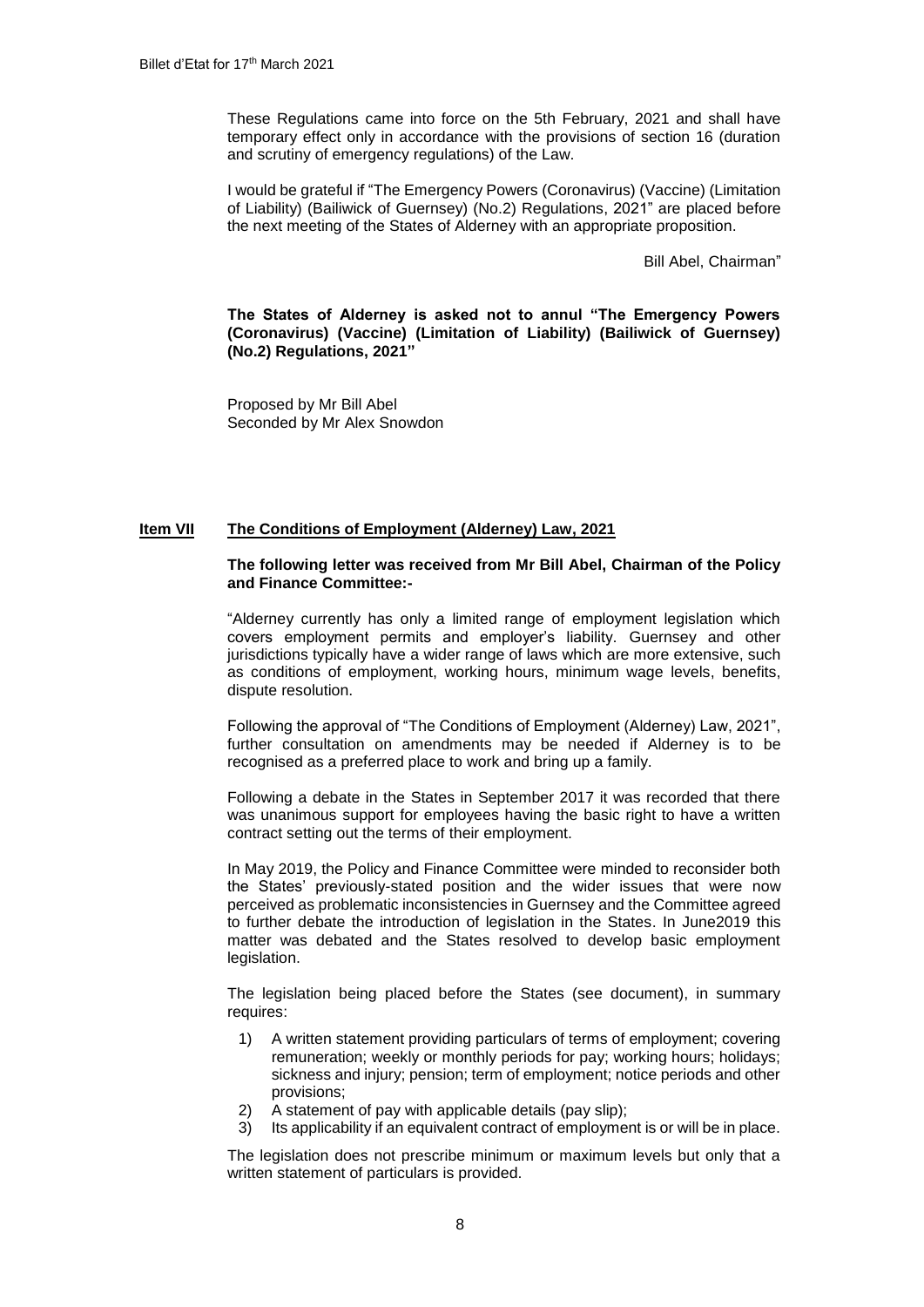The legislation being placed before the States (see document), in summary, also covers:

- 1) Changes in terms of employment;
- 2) Its non-applicability in terms of employment outside Alderney, for Mariners and other areas;
- 3) Powers of Enforcement;
- 4) Period for the provision of the 'statement of particulars', on employment or when the legislation commences.

I would be grateful if "The Conditions of Employment (Alderney) Law, 2021" is placed before the next meeting of the States of Alderney with an appropriate proposition.

Bill Abel, Chairman"

#### **The States of Alderney is asked to approve "The Conditions of Employment (Alderney) Law, 2021" and to authorise the Bailiff to present a most humble petition to Her Majesty praying for Her Royal Sanction thereto.**

Proposed by Mr Bill Abel Seconded by Mr Kevin Gentle.

# **Item VIII Questions and Reports**

# **The following report was received from Mr Boyd Kelly, Chairman of the General Services Committee:-**

"Fellow members in my first report to this Assembly from the General Service Committee I will refer to two matters, The Nunnery and Alderney Bird Observatory and The Harbour Crane

### **The Alderney Bird Observatory (ABO) and The Nunnery**

The committee discussed the demolition or not of the 'sunroom'. This being the 'building' purported to have been built by a former occupier on a date unknown but of no historic or cultural importance. It is located at the upper corner of the site less, than 1m from both corner boundary walls in close proximity to the Southern Roman wall, which is exhibiting signs of cracking and displacement which are more likely than not to be partially caused by the sunroom structure. The room itself has been inspected by a structural engineer who describes the condition as being "quite poor" and "unlikely that it would be considered safe in the long term for public access". The room is presently used by the ABO as a viewing room and bird ringing room. The proposition considered by General Service Committee was to whether or not to make a request to the Building and Development Control Committee for the removal of this building.

Following a substantive discussion by members, a vote took place with States Members McKinley and Roberts opposing the demolition and States Member Burgess and myself voting for demolition. States Member Jenkins being unavoidably detained at work. I therefore used my casting vote to demolish this room. The Manager of Estates Environment and Infrastructure was therefore instructed to make an application to the Building and Development Committee for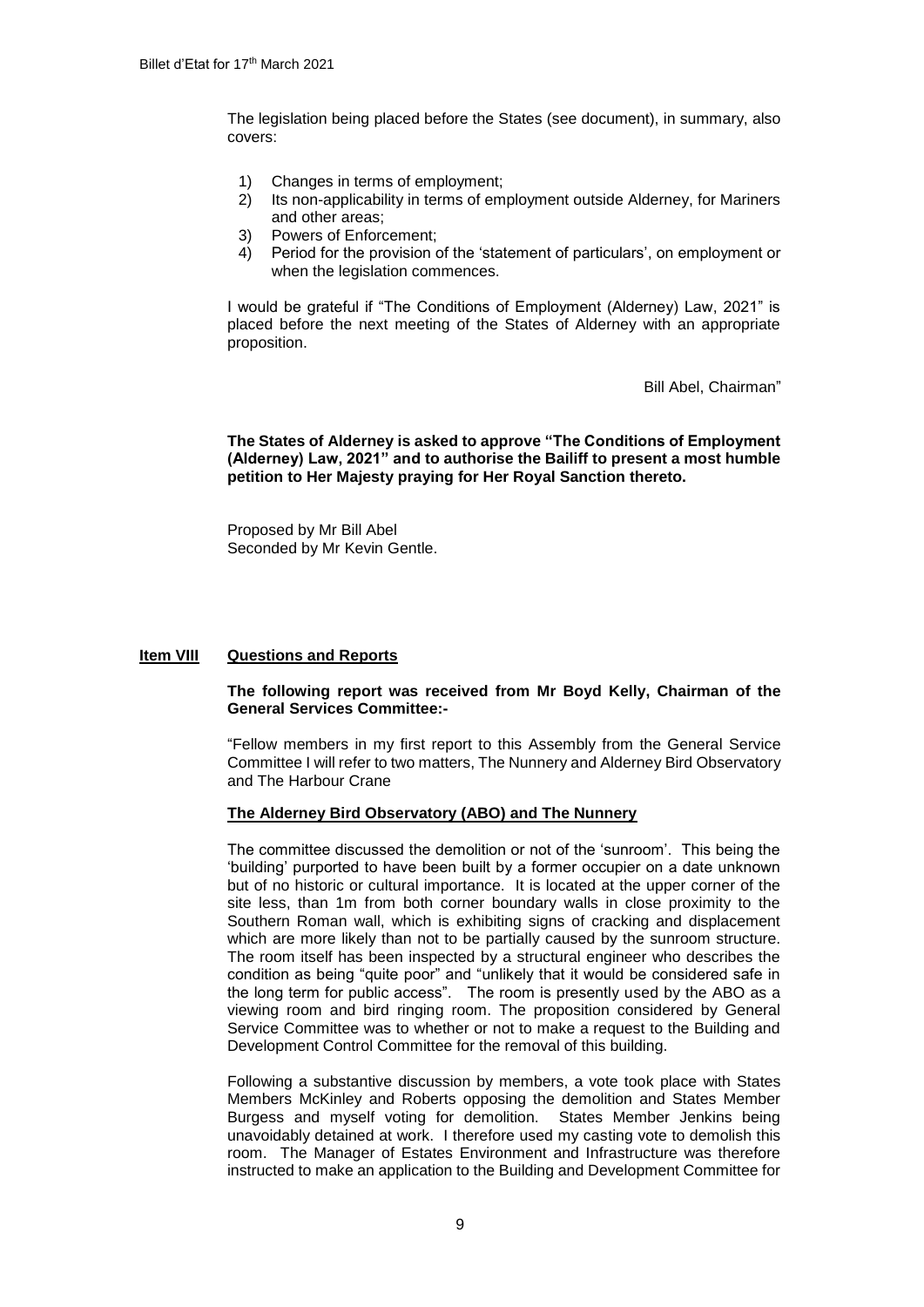permission to demolish this room. This application has been made and a decision is awaited.

At a subsequently adjourned meeting the Temporary Deputy Chief Executive Officer submitted a report on the Alderney Bird Observatory its use of the Nunnery and States funding to that organisation.

Following a lengthy discussion it was resolved, (in some cases by a majority decision) to:

- Agree to a time limited period of discussion with the ABO to seek to establish a new relationship with the States and such financial and other support that is necessary to create a 3 year agreement to enable it to continue in operation.
- Consider and agree the policy framework that it wishes to adopt in relation to support for the future work with the observatory.
- That the opportunity for further discussions is offered to the ABO with regard to the future relationship and based on the policy framework adopted.
- The Committee to be represented by a designated Committee member (Mr Kelly) and by representation from the Chief Executive's Office. (Unanimous)
- The ABO are advised that the States will terminate the (temporary) employment of the Bird Warden from 31st March 2021, but that an application will be made to The Finance Committee for an interim grant to be made to the ABO to cover the second quarter of the year while discussions take place.
- The Committee should advise the Finance Committee immediately of the situation and the interim grant proposal and request that funding is found to cover this period.

# **The Crane**

As members and the public will be aware the new crane arrived just over three weeks ago but due to the travel arrangements of the fitters being by sea, adverse weather conditions delayed their arrival and therefore the assembly of the new machine. At the time of writing this report the four fitters are en route to Alderney. Arrangements are in hand for them to be isolated both at work and at rest, with meals being provided and supplied in a Covid safe manner. The vehicle they will be using was shipped over from the UK mainland in advance and hence no concern regarding transport from the harbour to their temporary accommodation.

We are then left with the old crane. There are four options. Firstly to send it back to the UK in an attempt to sell. Secondly to consider refurbing it to sufficient standard that it could be used as a substitute crane when the new one is being serviced or should a break down occur. Thirdly to retain it without refurbishment. Finally to purchase a basic crane to operate as a standby.

A request for expressions of interest will be sent out to ascertain if there is a market on and off island to purchase the old crane, the supplier of the new crane, Hasells will be asked for an estimate on refurbishment and finally the Harbour Master will research the cost and availability of a more basic crane to act as a reserve."